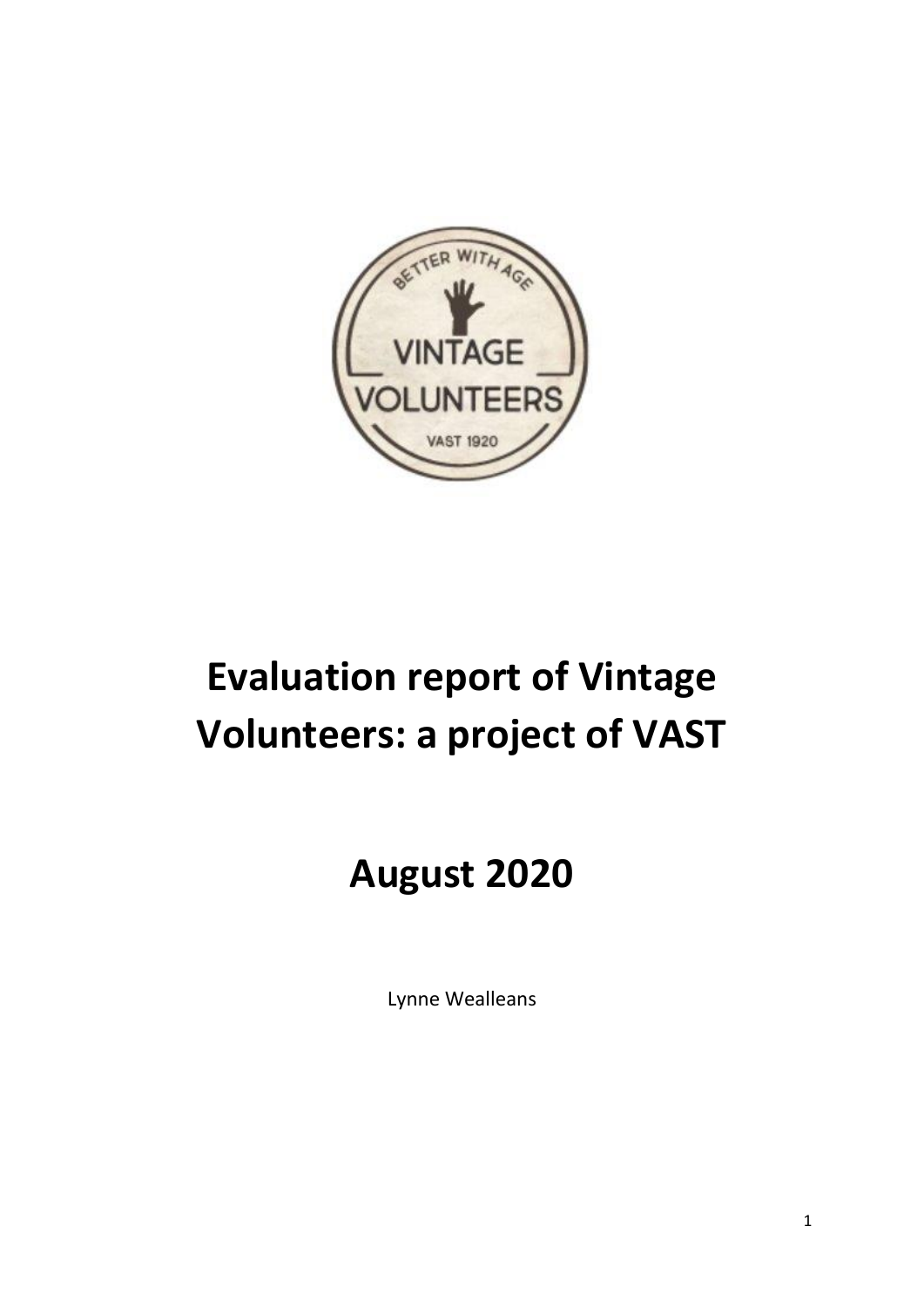### **Executive Summary**

The findings from the evaluation of the Vintage Volunteers project indicates that it is reaching its target audience of people aged 60 and over and has developed an *expertise* in understanding the volunteering needs of this age group and how to support them into sustainable volunteering.

One of the recommendations from volunteers and other stakeholders is of reducing the target age group to 50 and over so that the project might reach individuals who are in the *pre-retirement* stage of life and who might, therefore, consider volunteering as they plan and prepare for retirement and later life.

Vintage Volunteers is both *responsive and pro-active*; the project team members are up to date with volunteering opportunities that are available locally and are also able to respond to an individuals' specific needs and enable a 'tailor made' placement.

The individuals who were consulted expressed that VAST is well placed to promote volunteering and that they have engaged in activities to promote the mutual benefits of volunteering; finding peoples' personal motivations and supporting them to sustain volunteering. Indeed, Vintage Volunteers have initiated and implemented local research on improving volunteering opportunities for older people<sup>1</sup>.

The project team have been creative in how they have engaged with individuals; people particularly commented on the success of the 'Spitfires and Oatcakes' events and stakeholders noted that the project team are accessible at a range of community events.

# *"I saw colleagues from Vintage Volunteers at community meetings where they were promoting Vintage Volunteers and engaging with community members" (Host organisation)*

One of the key elements of the project is that it is *supported volunteering*. The volunteering placements are appropriate and individuals are supported to maintain their placement. Where appropriate project staff attend placement interviews with volunteers and regularly contact them to make sure all is well. Volunteers are enabled to take a break in volunteering, without judgement, and in the knowledge that they can return when ready. Flexibility is an important consideration for new volunteers who have certain perceptions about volunteering which they can find off-putting. Importantly, the project enabled people to feel comfortable about changing their placement.

Importantly, all of those consulted reported that being part of Vintage Volunteers will improve feelings of well-being, increase confidence, build social connections and reduce loneliness.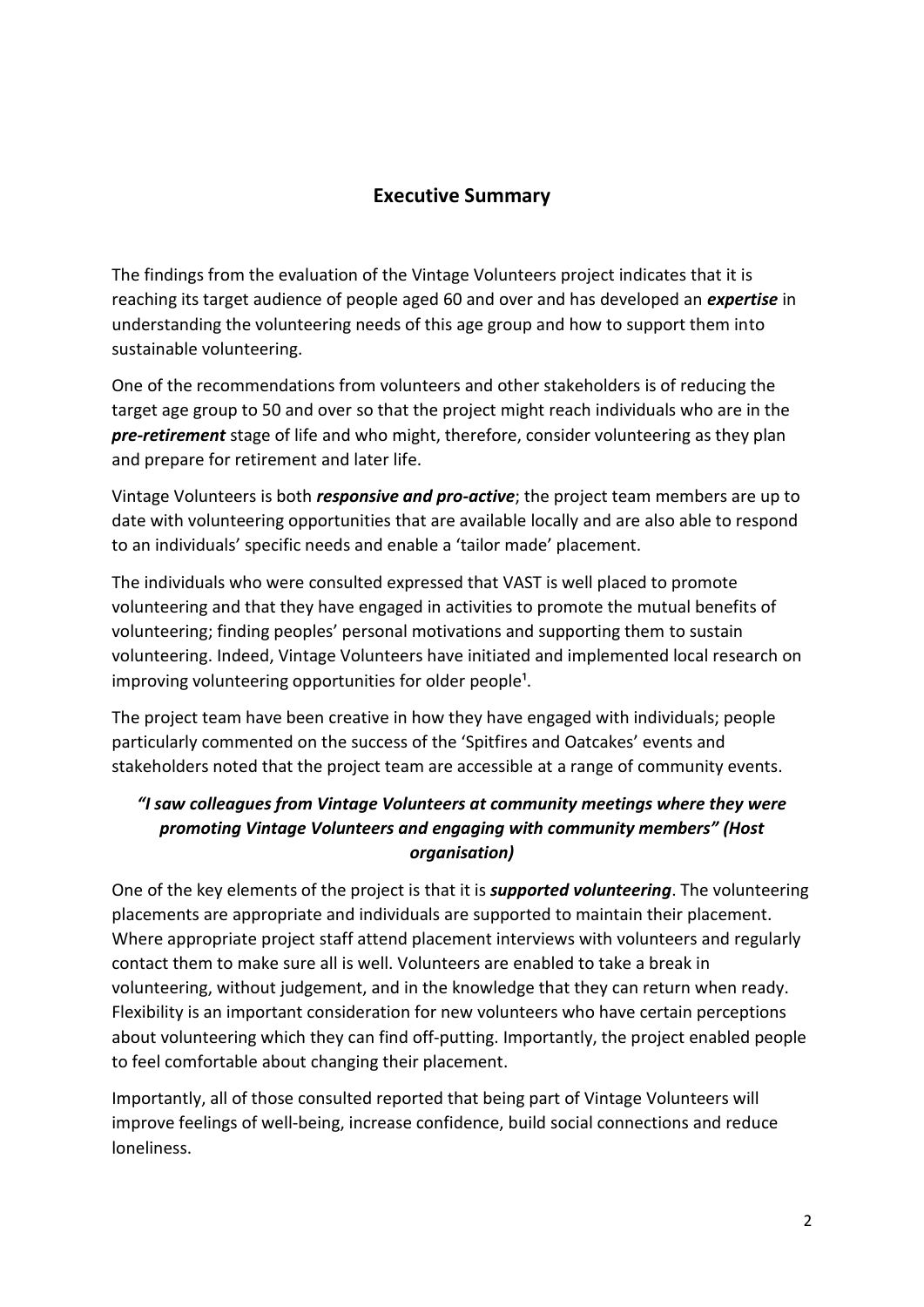# **Introduction**

Vintage Volunteers is a project of VAST, a charity dedicated to developing, advancing and promoting the voluntary and community sector in Staffordshire. VAST is a well-known and well-respected local infrastructure organisation that provides key services and support and encourages professional development within the sector².

VAST's aim is to help the local voluntary and community sector to prosper and to grow whether they be a small community group or a larger regional organisation.

VAST is well placed within the local networks to act as a central 'volunteering hub' and that is a service that has been offered by them when funding was available. Stakeholder organisations spoke of Vintage Volunteers as offering a volunteering brokerage service that would be useful for all ages and client groups although some also spoke of the value of the expertise they have now developed in supporting older age groups.

VAST is also well placed to be a key part of the network of organisations in Stoke and North Staffordshire that have been funded by the National Lottery Community Fund (NLCF) as part of its programme to address social isolation and loneliness.

VAST's application to NLCF was initiated by local and national discussions about the demographic change of an increasingly ageing population and that this presents greater opportunities as well as challenges but that key to it is longer lives lived with good quality of life. VAST set out to explore the role of volunteering after the age of 60 as a means to prevent deterioration in health and to prevent and reduce social isolation and loneliness through older people being involved and participating in community activities.

In advance of the Vintage Volunteers project, VAST worked with and commissioned surveys from the Older Peoples' Engagement Network (OPEN) facilitated by Saltbox, a faith based local infrastructure organisation, to assess the role of volunteering in 'ageing well' particularly leading up to and into retirement.

Those who responded to the survey were already engaged through OPEN and 64% of responders were already volunteering; of those 85% reported benefits to their health and wellbeing because of their volunteering activities.

Of those volunteers, 73% reported that their volunteering activities helped them to develop relationships with other people and 60% said that they had made new friends as a result of it; 46% said that their self-confidence had increased. Of the 36% that did not currently volunteer 70% stated that they did not have the time to commit to a regular volunteering role.

A meeting with a local Community Matron Team indicated that frailty amongst older people was accelerated by anxiety, loneliness, lack of friendships and undiagnosed depression which the project team, based on the available evidence, felt that involvement in volunteering or being the beneficiary of a volunteering scheme could help to address.

National organisations such as the centre for Ageing Better and the Calouste Gulbenkian Foundation have produced evidence on the need to plan and prepare for retirement and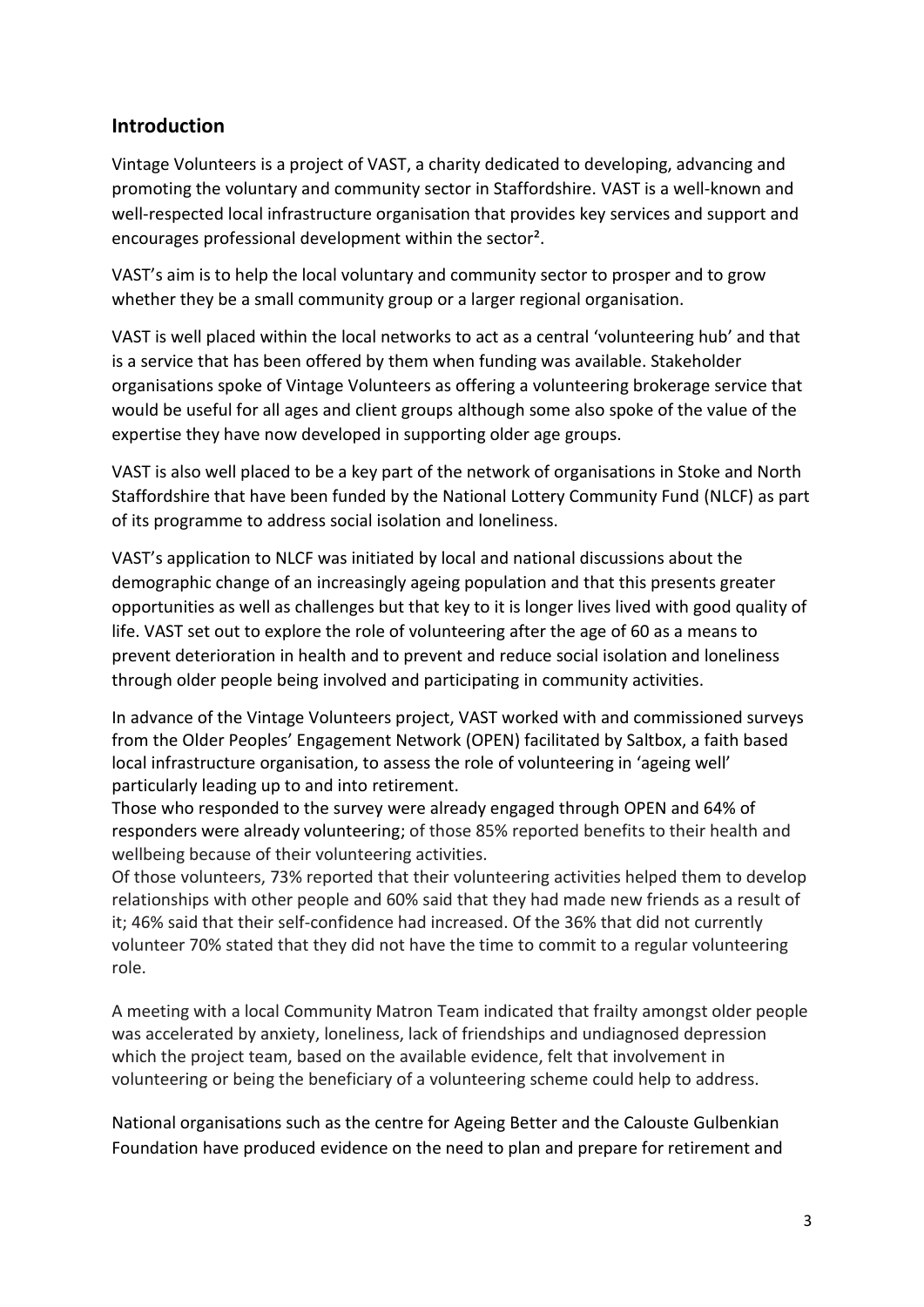the role that volunteering can play as one of a number of activities to support a successful transition to retirement<sup>3</sup>.

In the context of the ageing population and to explore the role that volunteering might have in improving health and wellbeing and reducing social isolation and loneliness, VAST successfully applied to the Reaching Communities programme of the National Lottery Community Fund and launched the Vintage Volunteers programme in 2017 with the aim of providing 'a dedicated destination for people aged 60+ seeking rewarding volunteering opportunities in Stoke-on-Trent and Newcastle-under-Lyme. Volunteering can help you make a difference to your local community, utilise your skills and expertise, and enhance your personal wellbeing<sup>'4</sup>

Specifically, the project's outcomes are:

- 1. Improved wellbeing in people aged 60+ through an increased sense of purpose, identity and motivation
- 2. An increase in social networks and community connectivity for people aged 60+ leading to a reduced sense of isolation
- 3. Greater recognition of older people as valuable contributors to society through increased community involvement

# **Project activities**

Vintage Volunteers is both a proactive and a responsive project which means that it set out with a plan of activities to achieve its' aims and outcomes, but has been responsive to the learning along the way and altered the 'route' it has taken where appropriate.

An example of this is the original plan for setting up Vintage Volunteer Forums so older people could participate in discussions and peer support. The project team found that a focused approach was more successful and introduced the popular Spitfires and Oatcakes sessions to engage with people around the centenary of the end of World War 1.

The project team have also encountered certain challenges in collecting the evaluation evidence around the difference the project makes. This will be a familiar issue for many local projects and includes:

- Individuals disinclined to complete monitoring and evaluation paperwork
- Some challenges connecting with the more isolated and lonely older people
- The Covid-19 pandemic has completely altered the way most VCSE organisations have and are operating. Staff have moved to working from home with no face to face interaction with clients or volunteers
- Outstanding information where people are relatively new to their placement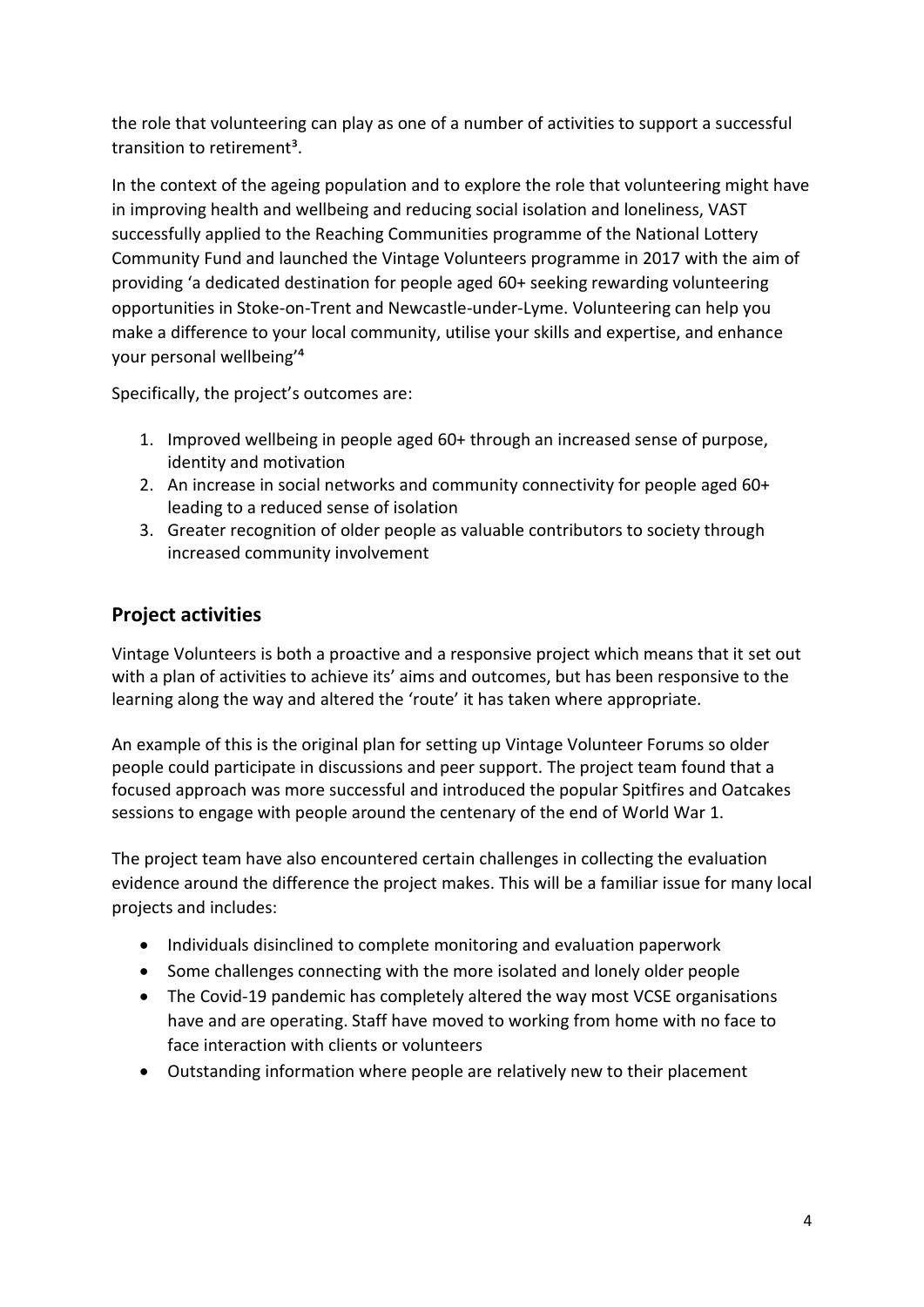During the COVID-19 pandemic the Vintage Volunteers Team worked alongside Stoke on Trent City Council on their Stoke-on-Trent Together portal to support vulnerable, isolated and shielding individuals. In particular the team worked with the over 750 individuals who came forward wanting to volunteer to ensure they could be placed in fulfilling and appropriate volunteer roles and also worked with VCSE organisations to ensure they had the relevant support to accommodate a larger number of volunteers. 212 volunteer placements were made during the initial COVID response period and ongoing dialogue continued with many more potential volunteers (it is unknown how many were over 50 as the older population were more likely to be shielded and we worked with volunteers of all ages through this period) although the numbers available decreased as people started to return to work after the lockdown period.

All of these challenges have had an impact on the final figures for the project when compared with the target numbers quoted within the original proposal to NLCF (see below Table 1.). The project team are in regular contact with their NLCF Funding Officer and any changes to the project have been agreed with them.

| <b>Outcome indicator</b>                                                                                                                                            | Target for the end of the<br>project | Actual at the end of the<br>project |
|---------------------------------------------------------------------------------------------------------------------------------------------------------------------|--------------------------------------|-------------------------------------|
|                                                                                                                                                                     |                                      |                                     |
| Number of older people<br>participating in the project<br>who report an increase in<br>their social connections and<br>feel less lonely                             | 120                                  | 39                                  |
|                                                                                                                                                                     |                                      |                                     |
| Older people participating<br>in the project are able to<br>utilise their skills,<br>knowledge and experience<br>and feel a sense of pride in<br>their contribution | 120                                  | 59                                  |
|                                                                                                                                                                     |                                      |                                     |
| Number of volunteering<br>opportunities filled by older<br>people                                                                                                   | 150                                  | 76                                  |
|                                                                                                                                                                     |                                      |                                     |
| Number of older people<br>attending Vintage Volunteer<br>Forums and participating in<br>discussions                                                                 | 150                                  | 210                                 |
|                                                                                                                                                                     |                                      |                                     |

#### **Table 1. Actual numbers compared to target figures**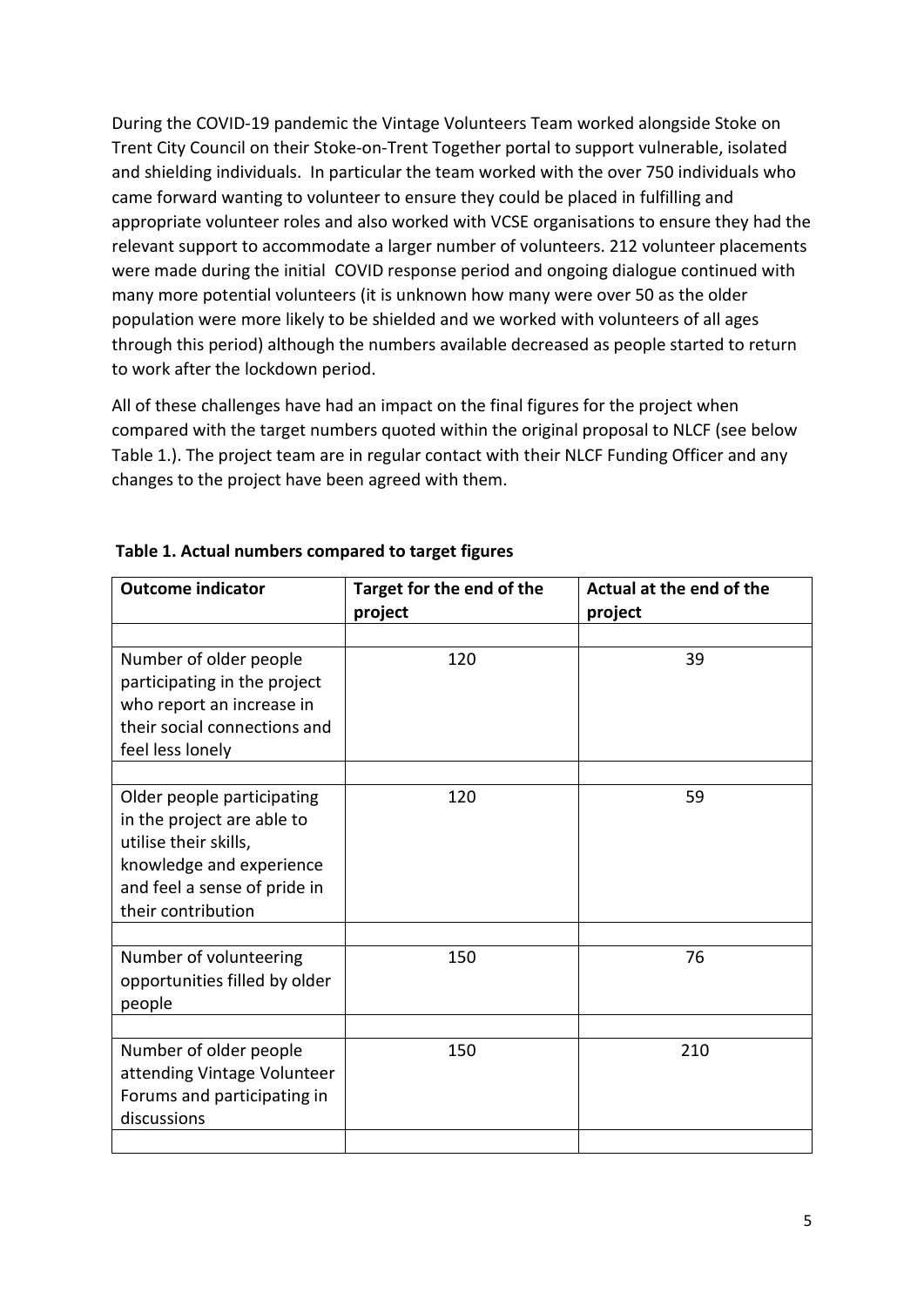| Number of Vintage                         | 90 | 48 |
|-------------------------------------------|----|----|
| <b>Volunteer Champions</b>                |    |    |
| Number of older people                    | 45 | 6  |
| participating in a new                    |    |    |
| community activity                        |    |    |
|                                           |    |    |
| Older people report                       | 90 | 60 |
| receiving positive feedback               |    |    |
| following or during their                 |    |    |
| volunteer experience                      |    |    |
|                                           |    |    |
| <b>Beneficiaries of VCSE</b>              | 90 | 84 |
| organisations supported by                |    |    |
| Vintage Volunteers report                 |    |    |
| they found their<br>contribution valuable |    |    |
|                                           |    |    |
| Number of VCSE                            | 50 | 45 |
| organisations that have                   |    |    |
| developed a more diverse                  |    |    |
| volunteering offer to enable              |    |    |
| and encourage older people                |    |    |
| to volunteer                              |    |    |

In designing the evaluation, account has been made of the number of key stakeholders to the Vintage Volunteers project. The evaluation team recognises that the beneficiaries of host organisations are unable to provide feedback so their view has been included in the feedback from the host organisation. Key stakeholders include:

- People aged 60+ who engage in volunteering
- The organisations they are placed with (host organisations)
- The beneficiaries of the organisations they are placed with
- The VCSE organisations that benefit from the support of the Vintage Volunteers project team
- The Vintage Volunteers Champions

# **Project Impact**

The project team have worked hard to keep in touch with volunteers and project stakeholders and to collect as much monitoring information as possible. But the Covid-19 pandemic has created difficulties for the project evaluation. Based on feedback from volunteers, the project and evaluation team felt that there would not be a sufficient response to questionnaires e mailed out to participants and were unable to conduct the focus groups that were to be a key part of the evaluation process. However, we have analysed the data collected by the project team and the case stories they have produced.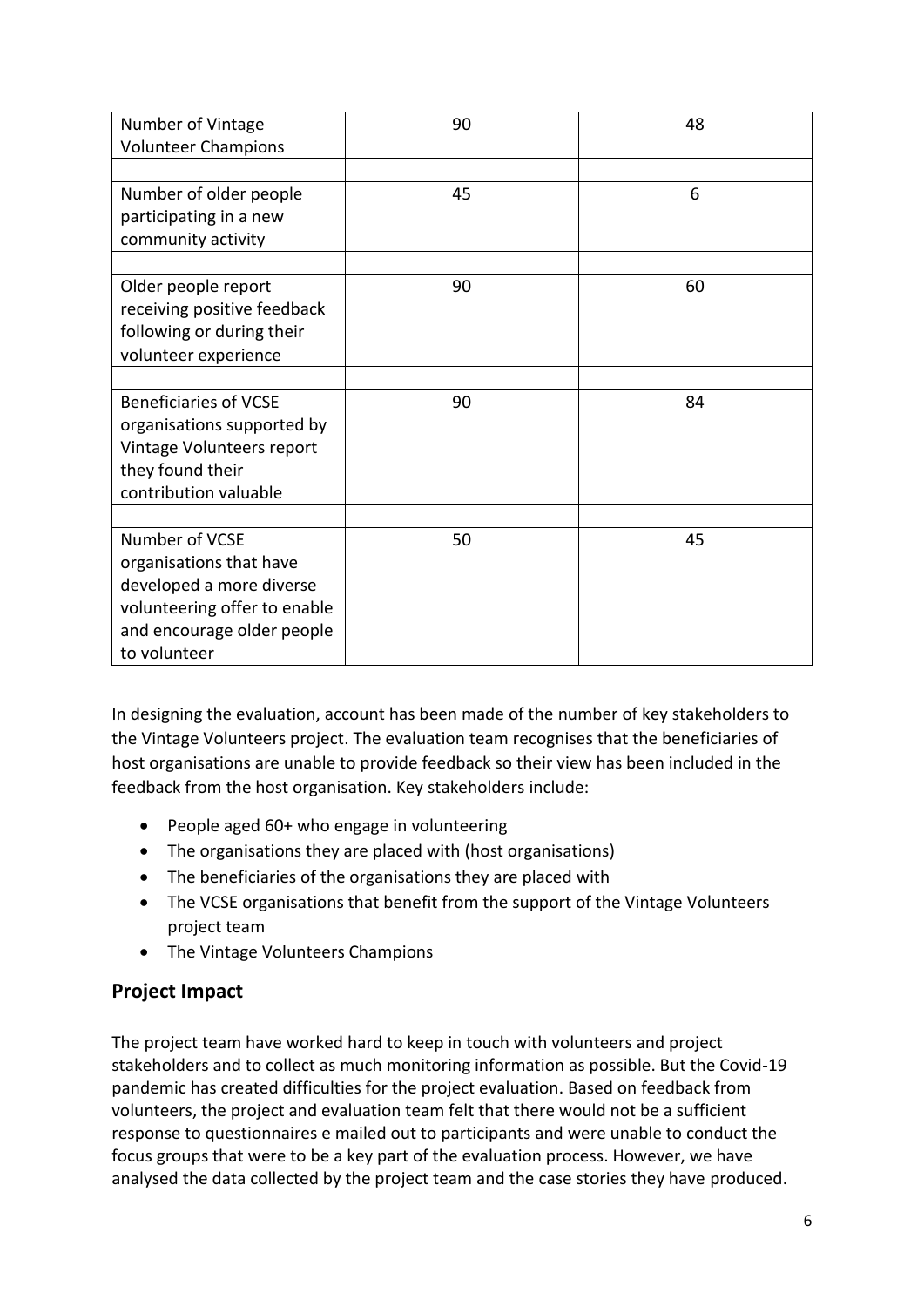In addition eight individual interviews have been conducted; four volunteers and four host organisations.

The key threads emerging from the data, case stories and interviews are expanded on below:

#### *Volunteering Hub*

Of those consulted about the effectiveness and impact of the project, there was 100% positivity about Vintage Volunteers. It is seen by key stakeholders as a 'volunteering hub'. A common recommendation is for VAST to promote itself as a central point of contact for volunteering with Hanley being seen as an appropriate location for that. It is also recommended to open up small, 'satellite sites' perhaps in areas of high community activity although people recognised that this was impractical for a small project team.

Host organisations reported that Vintage Volunteers has a central role to play in the Volunteer Managers Network and that not enough publicity is given to the role that the project has in supporting other volunteer involving organisations. They have provided assistance in setting up volunteer schemes including advising on setting up appropriate systems, policies and procedures as well as the recruitment, training and ongoing support of volunteers.

As well as researching individual tailor made volunteering opportunities, the project has involved volunteers in its own service; as members of the project Steering Group, in consultation events and as co-researchers, with Staffordshire University, in producing the report '*Improving Volunteering Opportunities for People over 60*<sup>'1</sup>

One of the volunteers reported how important it is to feel valued as a volunteer and that being a co-researcher who was involved in all stages of the planning and production of the report demonstrated an equity between staff and volunteers.

Nationally, the Centre for Ageing Better<sup>5</sup> reported on the need for age-friendly and inclusive volunteering to 'support and sustain the efforts of older volunteers'. From a VCSE network perspective it was helpful and useful to understand the local context and to implement the report findings.

#### *Supported volunteering*

*"Supported volunteering means people can take time out (e.g. to cope with bereavement) and they know they can go back or they can negotiate a different placement. We would work together with Vintage Volunteers if someone wanted a different type of placement" (Host organisation)*

One of the key findings of the evaluation is of the link between supported volunteering and the long-term sustainability of volunteering. Although time intensive, most organisations that involve volunteers, recognise that systems and levels of support enable people with barriers to volunteering to get involved and to sustain their involvement. Volunteers reported that Vintage Volunteers are 'on the journey with them'; from the time of the initial discussion, into the placement and providing contact and support as the placement developed.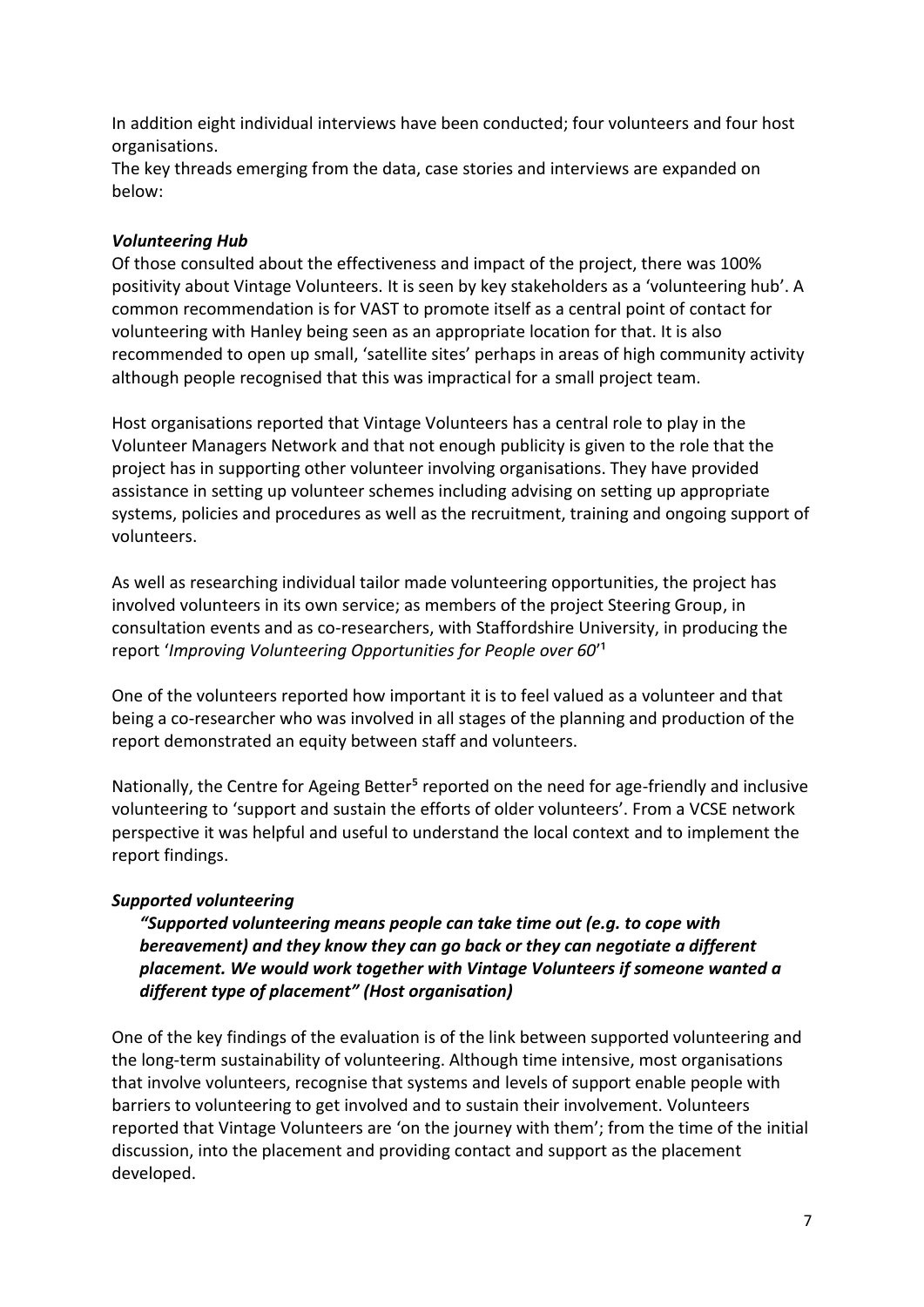76% of Vintage Volunteers sustained their volunteering for six months or more and 24% dropped out for a range of reasons including:

- Personal circumstances (including deteriorating physical or mental health)
- The placement did not live up to expectations or there was a perceived lack of support from the host organisation
- Barriers around 'red tape' (including DBS checks, form filling)
- Delays between applying to volunteer and the organisation activating the application
- It became too much of a commitment
- The needs of the individual have required them to be referred to an organisation for support rather than as a volunteer

It seemed that both the flexibility and the structure of volunteering are important to individuals for different reasons. For those in retirement, a fixed, structured volunteer placement was less attractive than for someone building confidence and hoping to go into work. Volunteers self-reported improvements in their feelings of wellbeing, particularly where they had experienced issues with their mental health to the extent that one volunteer was able to reduce therapeutic appointments provided by local mental health services.

#### *Person centred volunteering opportunities*

All the volunteers who were consulted commented that a strength of the service is its ability to match individuals to appropriate volunteer placements. One volunteer had tried volunteering in a charity shop but preferred a role supporting people in challenging circumstances and so Vintage Volunteers supported them into a placement with a community organisation who operate a drop in, providing activities and refreshments to community members, which suited them better.

There is no upper age limit on individuals accessing Vintage Volunteers; one person in their 80s was able to use their musical talents by entertaining members of a local charity. The placement provided enjoyment for their audience which in itself was fulfilling for the volunteer but also reduced the volunteers feeling of loneliness by getting them out of their house and mixing with others.

#### *"It brings me joy – especially when people join in!" (Volunteer)*

#### *Improved health and wellbeing*

100% of volunteers and stakeholders who were consulted reported improvements to their own mental health or felt that it had improved for the volunteers placed with them. This was especially the case where people were already experiencing difficulties with their mental health.

Local mental health services refer into Vintage Volunteers and volunteering is considered an integral part of some clients' therapeutic journey. Volunteering can be a distraction from e.g. anxiety and depression and from loneliness. It was appreciated that the project team kept in touch with volunteers during Covid-19 lockdown when they were unable to go out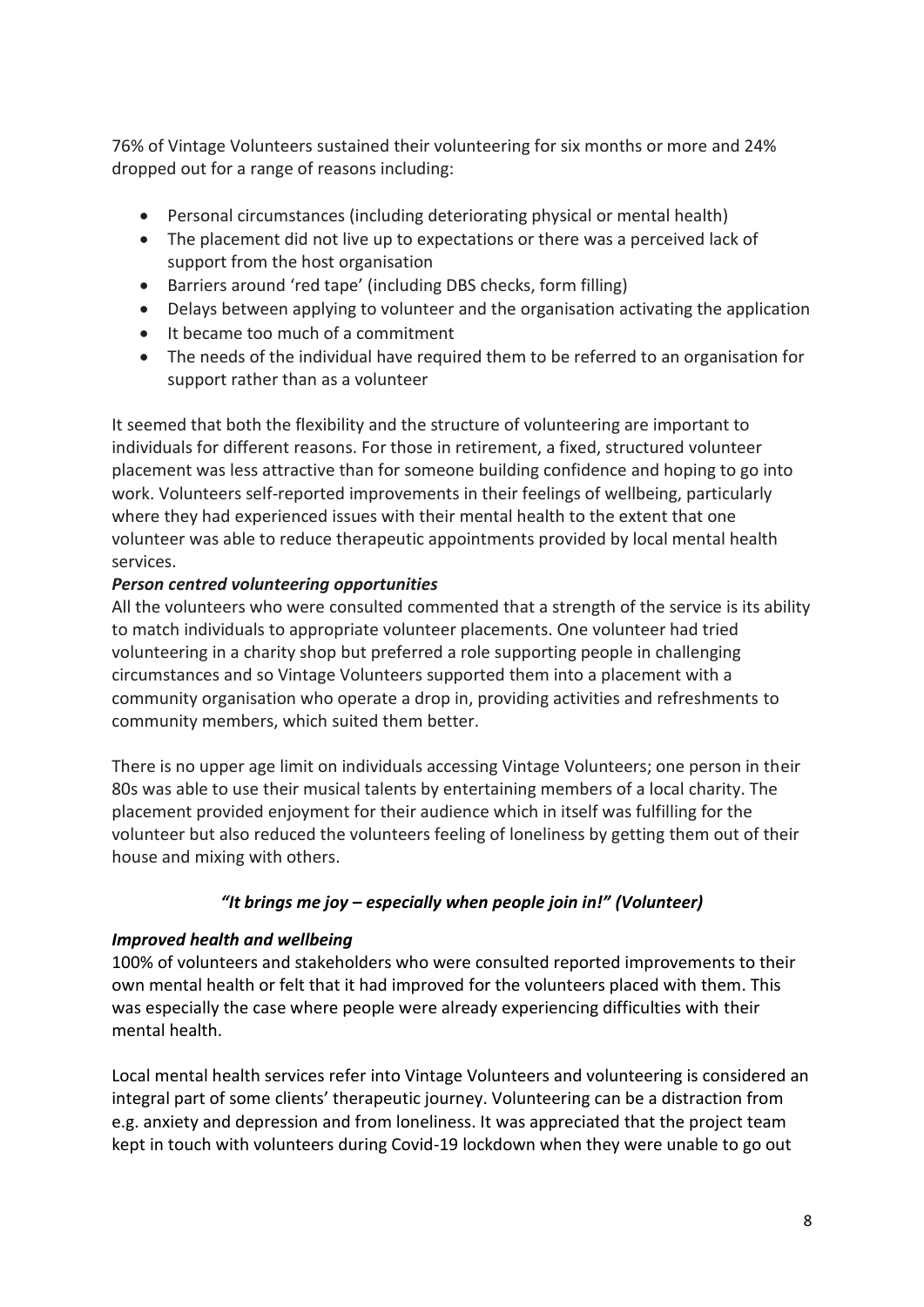and volunteer. For some volunteers the contact provided a crucial link during a very difficult time.

The Healthy Minds network reported that there would be a gap in provision if Vintage Volunteers did not exist; that the referral process is straightforward and accessible and that they have confidence in referring clients in the knowledge that the placement will be person centred and supported.

#### *Reduced social isolation and loneliness*

100% of volunteers and stakeholders who were consulted believe that being involved in Vintage Volunteers will reduce isolation and loneliness. One person who had retired and felt 'at a loss' as to what to do with their time, recommended it for retirees. Others felt that there is a role for volunteering in dealing with loss and grief.

*"If you are lonely either you access a service yourself or you volunteer to help others and this way gives you more benefit and improves your own wellbeing more" (Host organisation)*

# **Recommendations**

These recommendations for future service delivery are based on the feedback gathered during evaluation from interviews with volunteers, stakeholders and the project team.

1. Broaden publicity routes and extend referral routes

One volunteer commented that they had picked up a leaflet but they felt that not many people do respond to leaflets. Word of mouth is still seen as the best route for promoting the project and it was acknowledged that the project team do have a presence at community events etc. but are limited by the number of staff on the project team.

One volunteer commented that Vintage Volunteers will be needed more than ever as we all start to recover from Covid-19 and suggested that businesses might get involved in supporting the project.

- 2. Further promote and target the health benefits of volunteering and potential cost savings to the NHS
- 3. There were some recommendations about extending the service so that it is a volunteering hub for all ages and client groups but others highlighted the need to retain the expertise and service around volunteering and older people
- 4. Promote a life course approach to volunteering. Promote intergenerational volunteering and create a culture of volunteering particularly amongst the 50 plus age group as they plan and prepare for retirement and later life. Encourage retirees to get involved in volunteering and encourage businesses to promote it to their employees
- 5. Using the research report and the learning from placements that have not succeeded, promote to volunteer involving organisations how they might extend